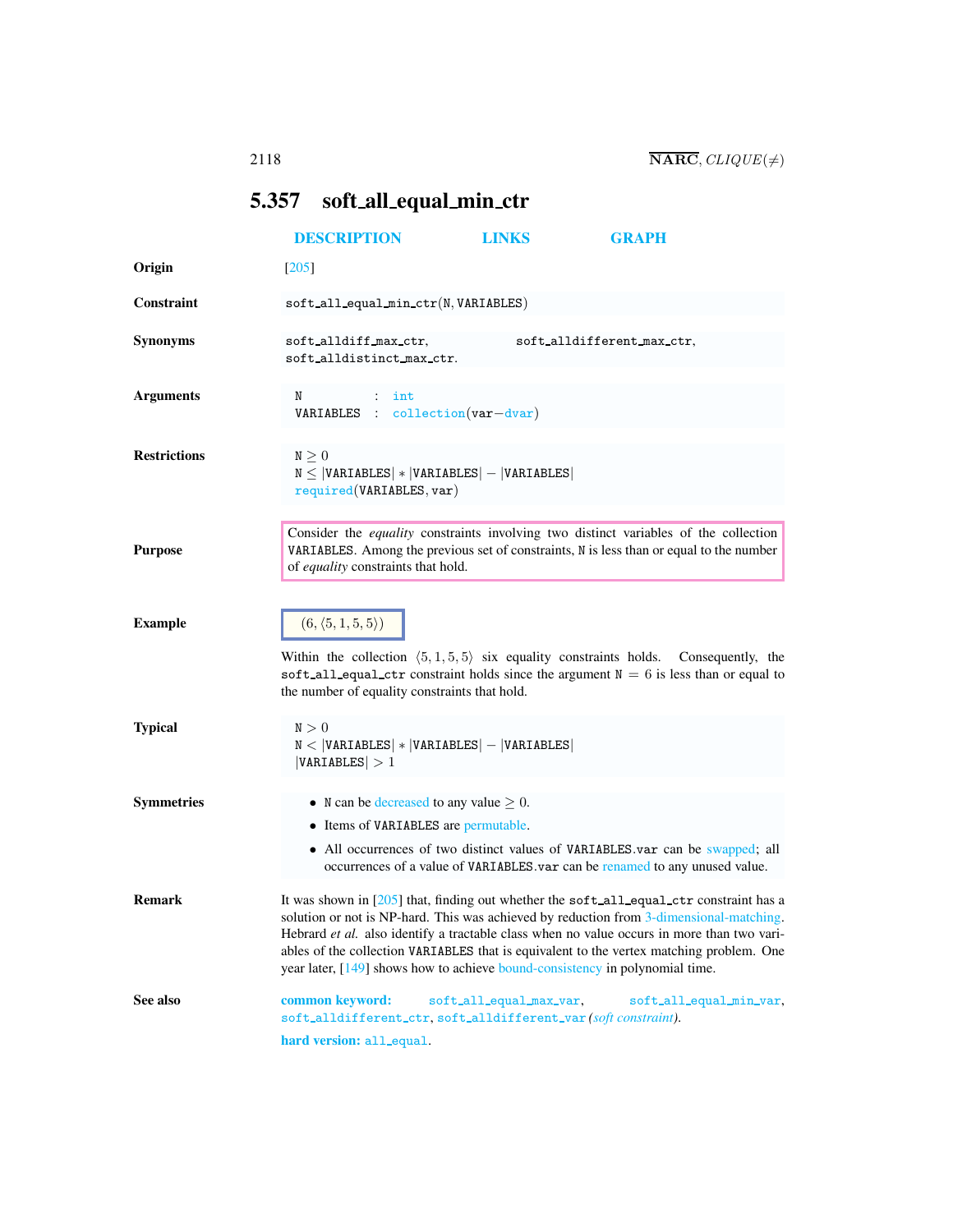## <sup>20081004</sup> 2119

Keywords

|                                                            | implied by: and, balance, equivalent, nor. |                   |             |
|------------------------------------------------------------|--------------------------------------------|-------------------|-------------|
| related: atmost_nvalue.                                    |                                            |                   |             |
| <b>complexity:</b> 3-dimensional-matching.                 |                                            |                   |             |
| constraint type:<br>decomposition-based violation measure. | soft constraint.                           | value constraint. | relaxation. |
| <b>filtering:</b> bound-consistency.                       |                                            |                   |             |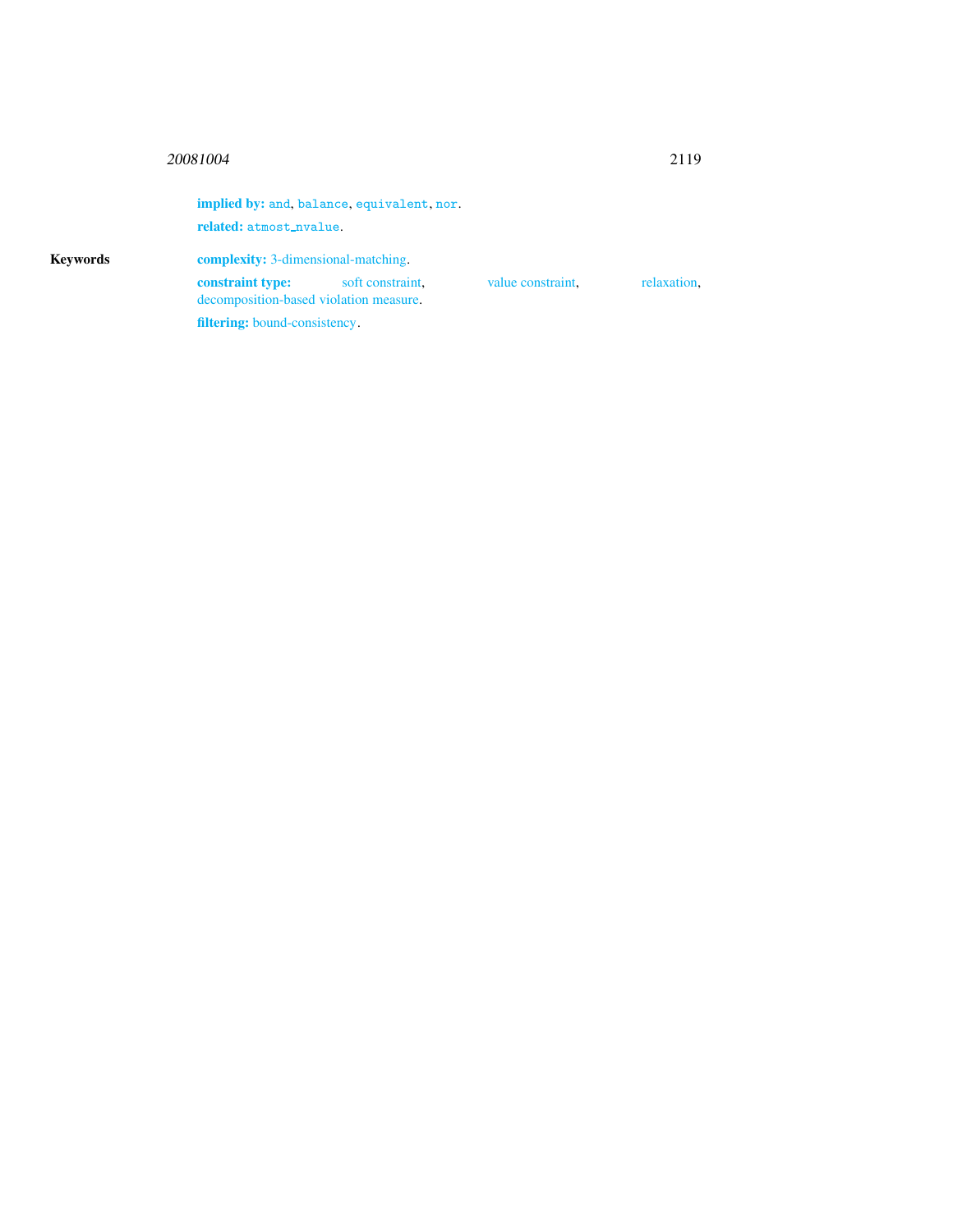<span id="page-2-0"></span>

| Arc input(s)         | VARIABLES                                                     |
|----------------------|---------------------------------------------------------------|
| Arc generator        | $CLIQUE(\neq) \rightarrow collection(variables1, variables2)$ |
| Arc arity            | 2                                                             |
| Arc constraint $(s)$ | $variable$ s1.var = variables2.var                            |
| Graph property(ies)  | NARC > N                                                      |
|                      |                                                               |

Graph model We generate an initial graph with binary *equalities* constraints between each vertex and its successors. We use the arc generator  $CLIQUE(\neq)$  in order to avoid considering *equality* constraints between the same variable. The graph property states that N is less than or equal to the number of *equalities* that hold in the final graph.

> Parts (A) and (B) of Figure  $5.698$  respectively show the initial and final graph associated with the Example slot. Since we use the NARC graph property, the arcs of the final graph are stressed in bold. Six equality constraints remain in the final graph.



<span id="page-2-1"></span>Figure 5.698: Initial and final graph of the soft\_all\_equal\_min\_ctr constraint